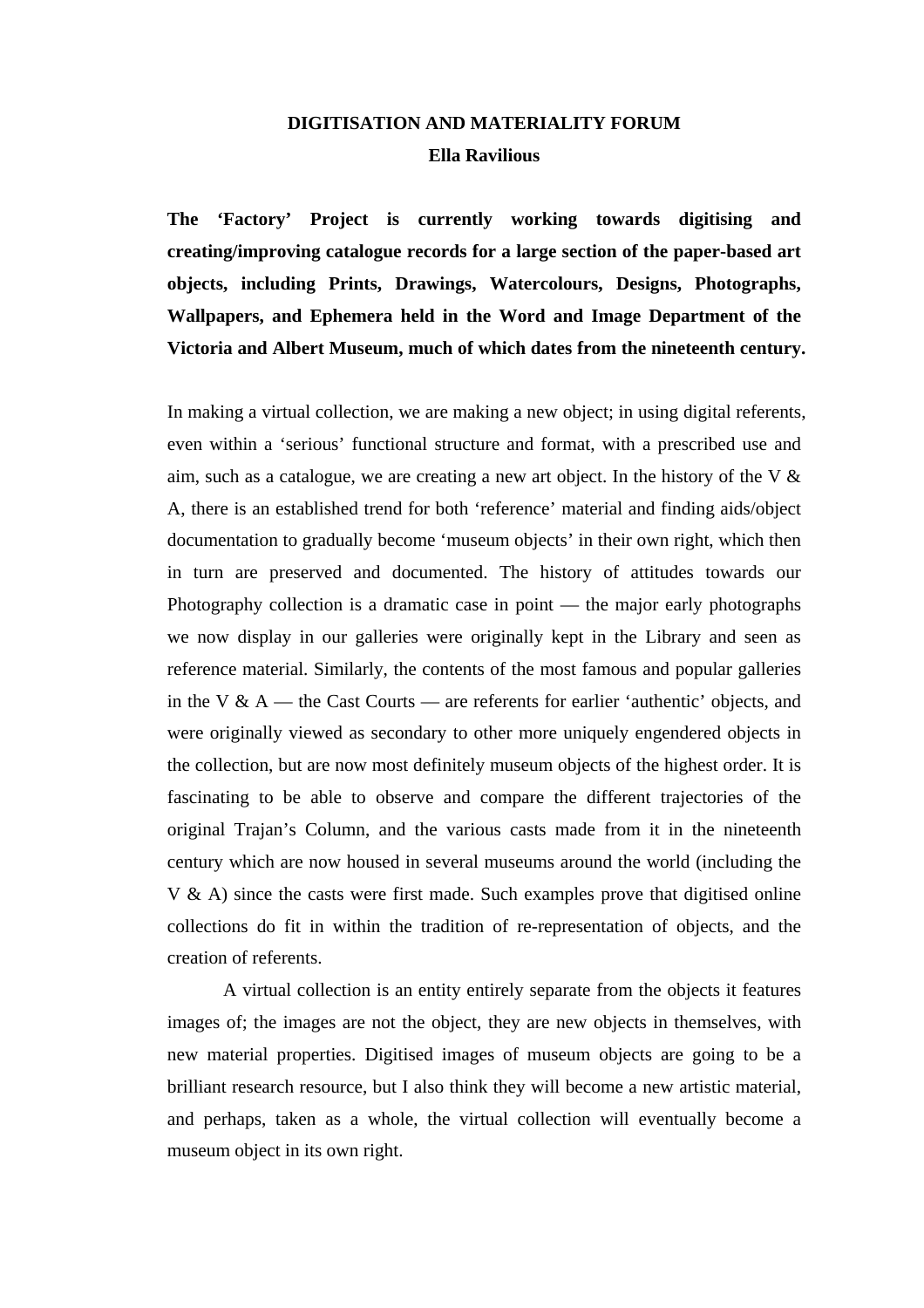I don't subscribe to the fear that digitising collections will reduce visitor numbers to galleries; people will always wish to witness the original unique material properties of actual objects, and witness their 'aura'. Digital images still don't provide trustworthy information about the weight of objects, their flexibility, texture, and size. We subconsciously experience very different feelings toward an object that is so light and delicate that we have to breathe shallowly in order not to blow it from our grasp, or one that is large, flapping and unwieldy, and needs both arms to support it, for example. In digital images, everything is computer-screen size, and obediently magnifies and shrinks itself at the touch of a button. Size is implied, or stated in accompanying text, but the real object has to be imagined to scale from a digital image.

In most cases, having a digital image of an object does not diminish the 'aura' of the actual object when viewed in the flesh (though a poor quality image could dissuade people from seeking out first-hand viewing of the object), but there is little or no 'aura' felt when viewing the digital referent. This may change in future, as digital art becomes more mainstream, and we encounter more art that is intentionally digital, but at present we have little difficulty in differentiating a digital referent from a digital artwork, and the line between a documentary item (such as a digital referent), and a work of digital art (that is to say, an original artwork created expressly in a digital format) is usually easy to discern. When viewing digital referents we know that they give incomplete sensory information about the object that they represent, so we forbear from criticism on certain digitally intangible factors until we can experience the actual object. In digital art, the materiality of the work as viewed on computer/data projector is potentially more authentically experienced as the artist intended, and is therefore open to criticism on its tangible nature.

It is interesting to consider the different ways in which we view digital referents of objects we have seen in the flesh, and digital referents of objects we have never seen in actuality. The brain has such amazing capacities for recognition that we 'see' things in digital referents of objects we know well that are not visible in the image (but we know are there on the actual object) in the same way that we recognise music we know being played on a radio with lots of static — if we know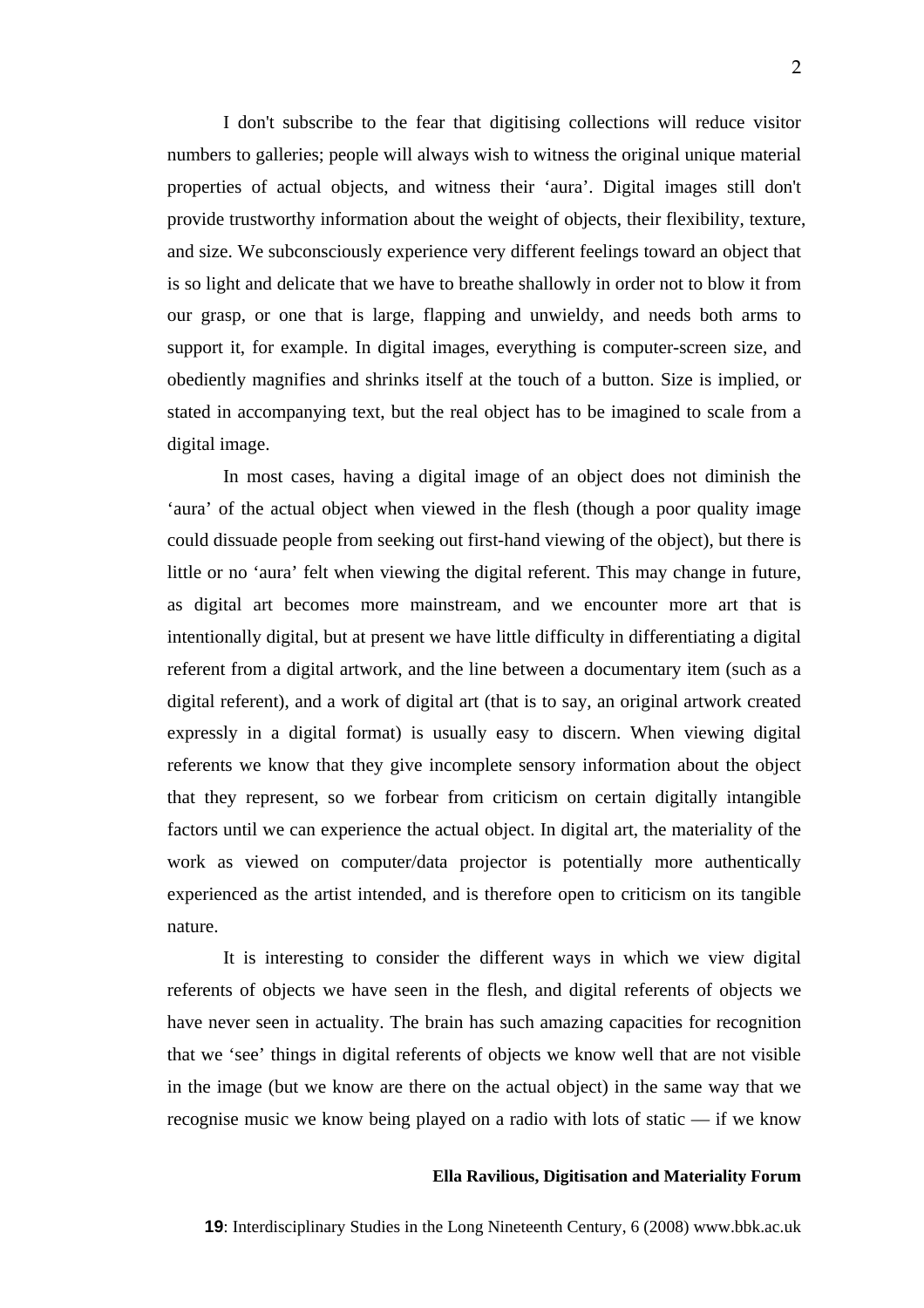the tune, it plays in our minds and we 'hear' it in full as our brain fills in the gaps, whereas a tune we are not familiar with becomes impossible to decipher. In this way, digital referents, even though they give incomplete information, can be used very effectively as understudies or ciphers for the actual objects for someone who knows them well — I envisage this to be how curators interact with digitised collections. With viewers unfamiliar with the 'actual' object, digital referents can still give a detailed and truthful appropriation of the appearance of an object, and therefore provide enough data to answer many queries not easily resolved textually. There are, however, still issues surrounding the authenticity of digital referents, even beyond the material questions addressed earlier, as some objects just don't photograph well (daguerreotypes and holograms spring to mind), and it is widely accepted now that photography, even when digital, is as subjective as any other art form. Therefore, when viewing digital referents, especially digital images of objects not digitally engendered, distance is created by viewing on computer screen, and also by distrust or cynicism about the information portrayed.

What the digital referent loses in 'aura' it gains in other ways: images can be reproduced indefinitely; they can be viewed by a million people at once; they can be used as 'understudies' for their actual counterparts (thereby aiding the objects' material survival); they can be magnified and manipulated without permanent harm. I also believe that the loss of 'aura' democratises the work, in that digital referents can still arouse curiosity and spark interest, but the removal of pressing weight of awe means that viewers can feel less creatively paralysed by art works, and more free to draw elements from the works for their own inspiration or creative projects. Part of the 'aura' of nineteenth-century art is created by age, and another part by uniqueness. Digital referents are not old, and not unique. This fact alone will ensure that people will still want to interact with actual objects — if such encounters go well, one has feelings of awe and excitement and significance which encourages philosophical thought and artistic inspiration. In particular, the immediate sense of craftsmanship, and the awareness that you are interacting directly with an object touched and handled by its creator, is dulled with digitised images. However, this also means that viewers are more likely to feel empowered to draw what they want from the image and make new things of their own, rather than feeling overawed and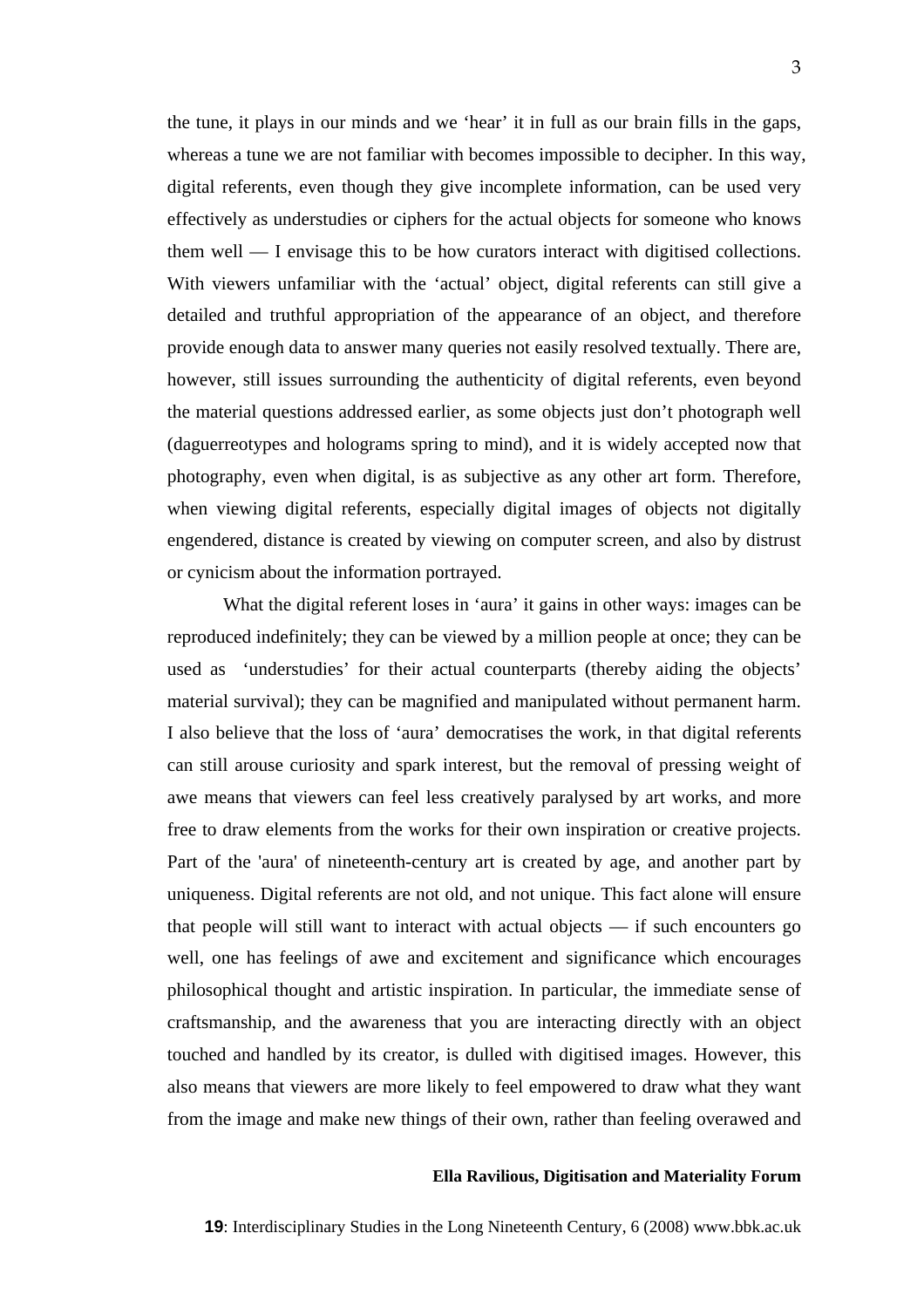insignificant in comparison to the perceived might and authority of the object and its creator. This is in line with the V  $\&$  A's founding aims of inspiring creativity among manufacturers, designers and craftspeople. We should not just be asking what original material properties have been lost by digitisation, but also remind ourselves of what new properties have been granted to us with digital referents, and how they may be of benefit to us.

There has recently been a sea change in the nature of the public's search criteria in our study rooms. In the past, one expected requests for named artists or genres, and historically our cataloguing has been geared towards that. Now, people want to run thematic, content based searches across the whole collection, and are interested in comparing disparate objects with, for instance, one linking element (for example 'portrayal of tea drinking customs in the nineteenth century', 'images of fathers and children in art', 'portrayal of servants', as opposed to 'drawings by Constable', 'portrait miniatures', 'Gillray's satirical prints', 'photos by Henri Cartier-Bresson', etc.). In addition to improvements in catalogue entries and database search functions, digitisation aids this new trend by letting people search through vastly more material in digital form in a given period than any study room could support, and enabling people to quickly gauge the usefulness and appropriateness of their results. The data they gain from digital images lets them make more informed decisions on what to view in actuality.

The digitisation of nineteenth-century material alientates us from it. The very act of viewing nineteenth-century objects with the help of twenty-first century technology makes the content seem lost, out of place, and surreal. Nineteenthcentury prints and photographs are used in popular culture to signify surrealism, or nostalgia and whimsy, and it is hard to shake that opinion and try to view them as contemporaneous audiences might have done. The history of the (mis)use of nineteenth-century prints is an interesting one, and clearly shows the psychological weight of such items in our visual consciousness. From Max Ernst's collages, through to Joseph Cornell, the Beatles, Fornasetti ceramics, Terry Gilliam's animations from Monty Python, down to current revivals of 'Victoriana', 'burlesque' and 'retro' in design, nineteenth-century images have a potent range of modern interpretations. Most current manifestations involve at least one of the following: a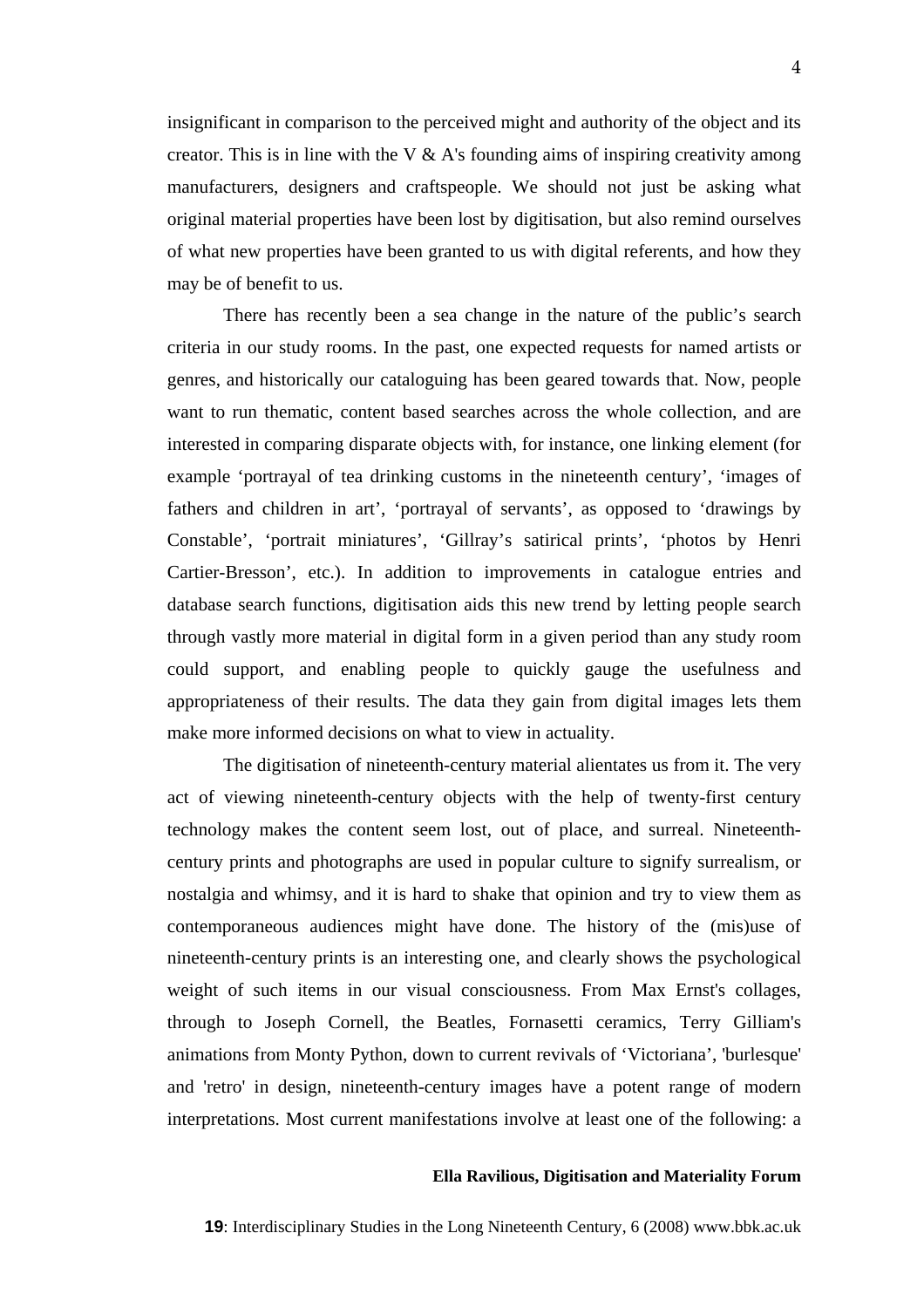yearning for a more 'innocent' fictional pre-World War I past; a slow metabolising of the impact of the collapse of the British Empire on the national psyche; a desire for a return of 'mystery' in gender roles.

In my role as curator in the Word and Image department of the V  $\&$  A, I am very keen to resist the pressure to prioritise digitisation of the 'Greatest Hits' of our department as, after all, they would not have become so popular if there wasn't a multiplicity of images of them already in existence and easily accessible. Rather, we wish to continue to promote a systematic approach, working consecutively through the stores, thereby assisting curators in sourcing and bringing to light the inspirational and iconic objects of the future. Other organisations are clearly coming to, or have already reached the same conclusion, and the variety and scope of what one can find digitised by museums and online is suddenly becoming far more varied. Rapid recent expansion of online digital museum resources has also created far greater possibilities for visual comparison of objects in collections around the world, thereby encouraging new thought and inspiration, and forging new links in research. The dissemination of images from our online catalogue (Search the Collections <http://images.vam.ac.uk/indexplus/page/Home.html>) onto journals, websites, blogs and web 2.0 facilities such as Stumbleupon, Facebook and Flickr ensure that a far wider demographic will be viewing images of our objects in radically new settings. I hope this will encourage an increased sense of ownership and accessibility, particularly among people who don't feel at home in museums and galleries, and also give the confidence of prior knowledge about our collections to those who might feel unconfident or too disenfranchised to enter the  $V & A$  building.

Digital collections certainly have the potential to give the visitor far more creative control over their experience, in ways that sites such as <http://bibliodyssey.blogspot.com/> are only just beginning to explore. I envisage the advent of web portals where you can download your choice of mapped gallery space (perhaps the Raphael Court at the V & A, Trafalgar Square, and galleries in the Louvre, the White Cube, the Tate St. Ives, or Guggenheim Museum Bilbao), then download your choice of display objects from digitised collections across the world (plus your own digital artwork, or non-art objects) and decide your hang, before writing your own label text and inviting all your friends to a virtual private view via